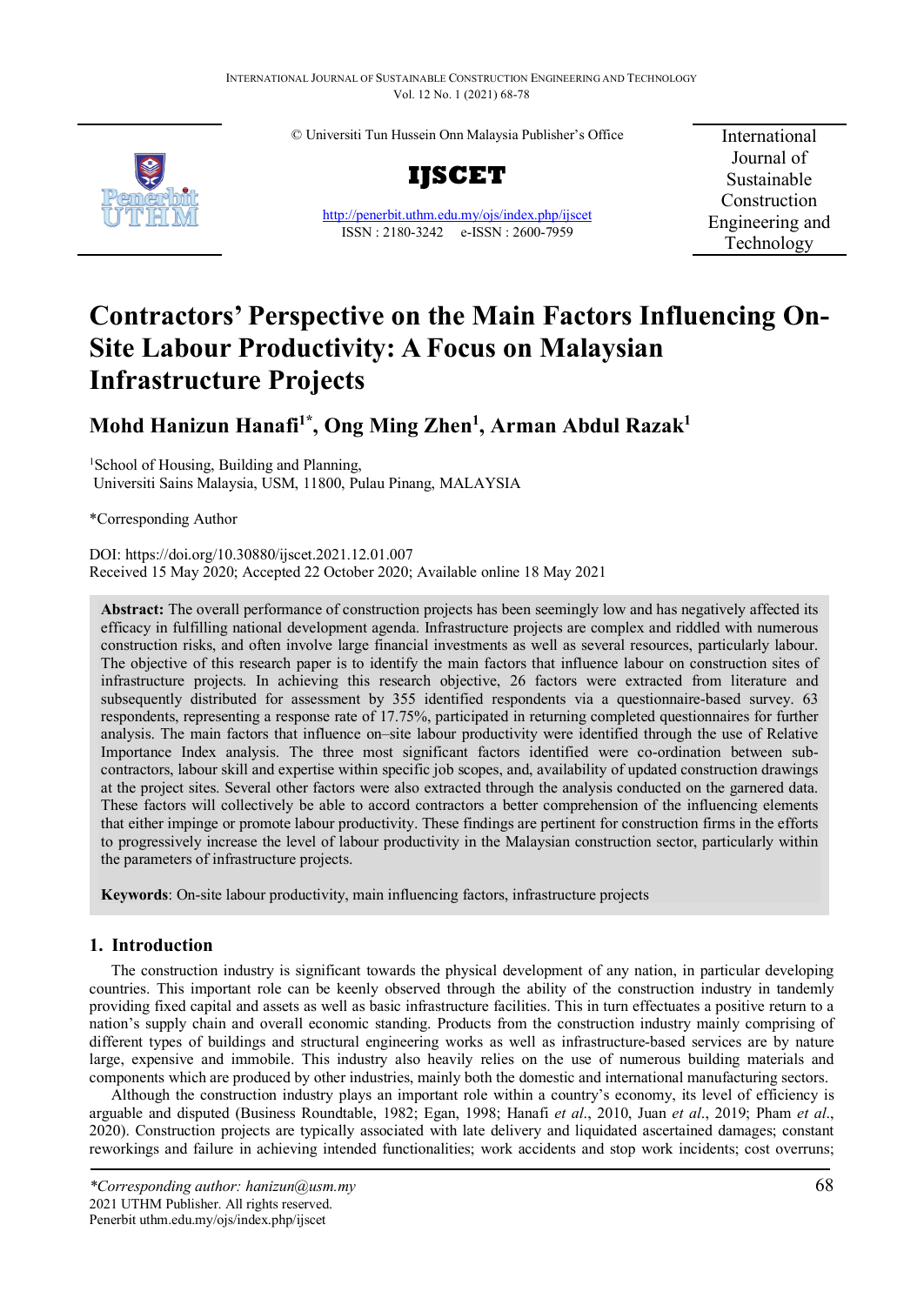and incomplete work leading to the dismissal of work contractors. These seemingly inherent issues have marred and diluted the importance of the construction industry. In addition, the level of effective implementation within the industry is also increasingly difficult due to the involvement of labour force in large numbers at construction sites (Nariman *et al.,* 2018) and this is all the more evident in complex projects such as infrastructure facilities.

Infrastructure revolves around services and basic facilities aimed at activating the economic cycle as well as in fulfilling the social necessities of a country (Zhang, 2006). The term `infra' carries the meaning 'under' in Latin while the term 'infrastructure' originates from France and its original definition relates to the installation of basic elements within any form of operation or works. In early history, infrastructure represented `sub grade' underneath laid railway lines and road pavements. According to Zhang (2006), infrastructure can be defined as the layers that are installed underground or support systems, basic facilities, equipment, services, and, installations required for communications and accessibility within an organization or country. Touran and Lopez (2006) define infrastructure as a basic system of a country that requires high levels of financial investment. Priemus and Flyvbjerg (2007) meanwhile classify infrastructure into categories of personal and institutional, primary and non-primary, material, economic and social, core and supporting, and, network infrastructure. In a different sense, infrastructure comprises of physical network facilities pertaining to goods and services provided for general consumption. This forms an economic network that is complex and diverse as it directly influences production and consumption of goods as well as services. This, in fact, creates both positive and negative spillover effects, and involves huge outflows of investment within a country. The focus of this study, however, will only be limited to large scale, physical forms of infrastructure which form an important aspect of products in the construction industry.

Given the significant magnitude of infrastructure projects as well as the perceived low level of efficiency within the industry, it is apt that an evidence based empirical research needs to be conducted encompassing these two aspects. Therefore, this research intends to identify the main factors influencing labour productivity at infrastructure project sites from the perspective of the contractors. The findings of this research will largely benefit and contribute towards increasing labour productivity within the construction industry, especially in Malaysia through enhanced performance, quality and project output in the near future.

## **2. Factors Influencing On-Site Labour Productivity**

Labour productivity is a major concern in almost every economic sector and is even more evidently significant within the construction industry as it relies heavily on mass labour in its activities. According to Muhammad *et al.* (2015), labour productivity in the construction industry is influenced by numerous factors. Among these factors are the availability of materials and machinery, availability of drawings, worker attendance at sites, and, safety and health training. The combination of these numerous factors will undoubtedly have different effects on the level of labour productivity at construction sites. In addition, top management commitment towards the project team will also influence on-site labour productivity. Delays in payment of wages and salaries, inadequate and inefficient workforce, and, incompetent supervision at construction sites may also directly influence labour productivity levels. Issues pertaining to the complexities of design as well as equipment and machineries have also brought significant impact on labour productivity at construction sites. The workforce was found to be more motivated and productive in their jobs when they were adequately remunerated with financial incentives. Construction material shortages also do have a big impact towards on-site labour productivity.

Issues relating to construction productivity needs to also be seen from both the managerial and operational levels in better understanding the breadth of this issue. A study conducted by Kazaz and Acıkara (2015) compared the different perspectives shared by both the managers and the labour force towards productivity at construction sites. Findings of this study indicate that the most important factor for both parties was a common factor that dealt with the organization of the management component at the construction site. According to Dai and Goodrum (2012), the construction industry of the United States of America experienced skilled labour shortages almost a decade ago. Numerous studies were undertaken to address this shortage and at the same time, efforts were also made to attract the influx of a new workforce while maintaining the existing skilled workers. Jarkas and Bitar (2011) conducted studies in Kuwait to ascertain the main factors influencing labour productivity at construction sites. This study addressed 40 productivity influencing factors that were categorized into 4 main groups, namely, management, labour, external and technology. This study then listed 10 main factors; where 6 of these factors relate to designers and engineers. Dai *et al.* (2009) emphasized that there is rarely a situation where certain factors only influence individually as it is normal to discover that certain factors aggravated the effects of other factors in a complex manner that influences labour productivity levels at construction sites. As an example, the availability of building materials, and, equipment and machinery may be more readily controlled and managed but coupled with the availability of skilled workers at the construction sites may prove to be a more intricate issue that would need more scrutiny and control.

The construction sector in a different setting or country will undoubtedly face different issues due to a variety of locality-based factors. A study by Kazaz *et al.* (2016) revealed that every country has its own issues regarding factors that influence labour productivity in their respective construction industries. For instance, vague job specifications have a huge impact on labour productivity in Kuwait. At the same time, shortages of building materials at construction sites, delays in payment of wages, unskilled labour, lack of financial incentive schemes, and, repetitive reworkings are all significantly major issues in Palestine, Egypt, India, Lithuania and Qatar respectively. Gopal and Murali (2015) through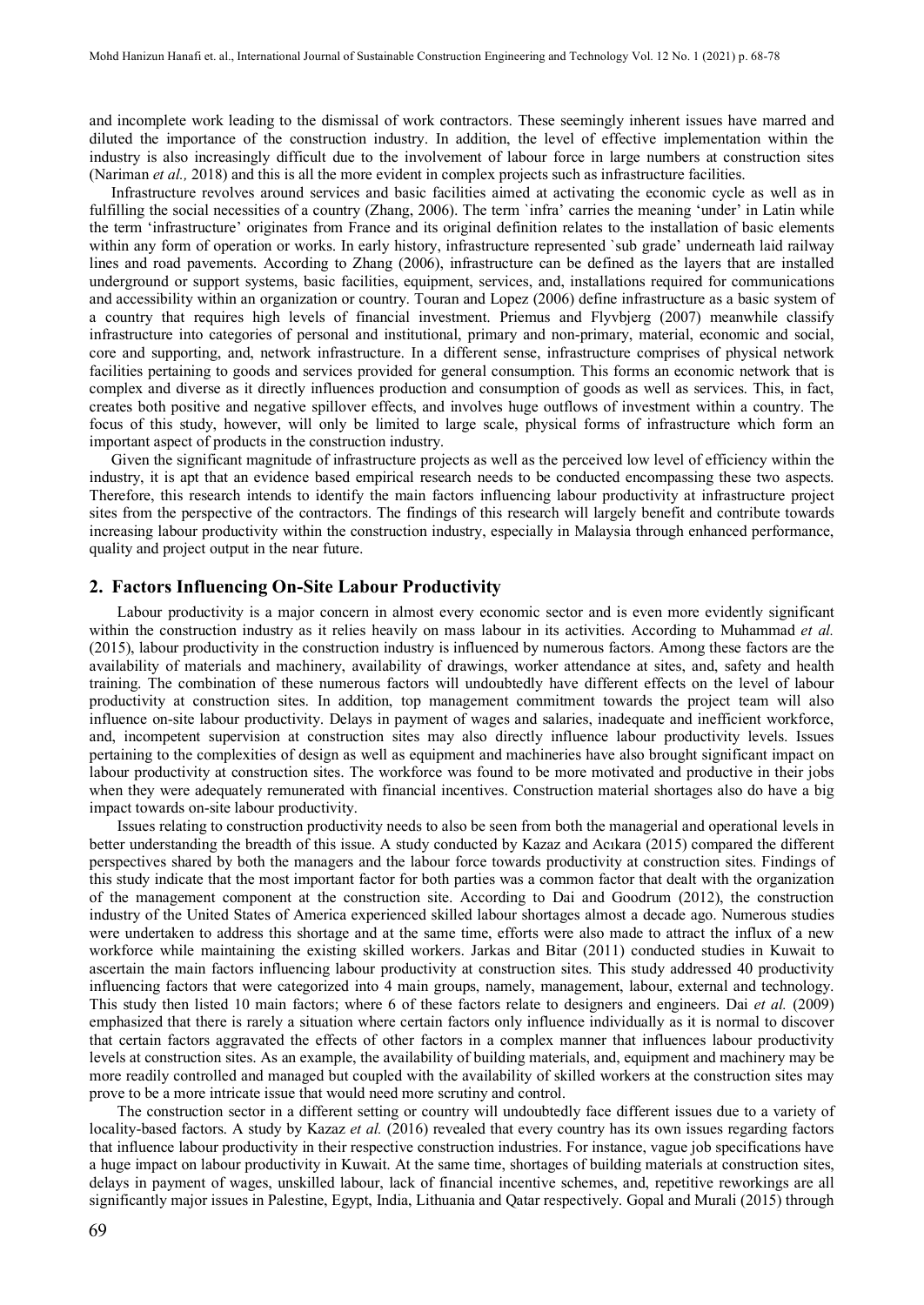their study discovered that the major issues that affect labour productivity are supervision, unskilled labour, lack of plants and machineries, worker absence at sites, and, financial constraints. According to the significant priorities of these issues, the category of management and labour was seen to have the biggest impact towards labour productivity in the construction industry.

Another study by Abdul Kadir *et al.* (2005) stress that main labour productivity issues in Malaysian housing construction projects are lack of building materials at the construction sites, disruption of material delivery to site due to payment defaults to material suppliers, lack of construction workers in the job market, and, co-ordination issues between the main and sub-contractors. Out of these factors, it was found that lack of building materials to be the most critical issue. Muhammad *et al.* (2015) discovered through their study that factors related to management, such as machinery shortage, lack of motivation and incentives, delays in inspections, and, disruptions in power and water supplies formed the major factors that influence labour productivity. 6 other main factors that were discovered revolved around the environment of the construction site including communication issues between local and foreign labour, delays in building material supply, weather conditions, size of the workforce, unskilled labour in specific job scopes, and, site accessibility.

Therefore, the issues and factors relating to labour productivity can be diverse and varied, largely due to the environment of a certain country. A majority of previous researchers emphasize the factors that influence labour productivity albeit in a vast and generic scope of study, with no clear focus on the specifics of a certain type of construction project. In-depth studies on the main factors that influence labour productivity within the settings of an infrastructure project are therefore necessary and warranted. As a means to verify the study findings and achieve a high level of reliability, the contractor's perspective on labour productivity issues is sought as the contractors are the main party in the operations of an infrastructure project at construction sites. These outstanding issues are what validates and gives credence to the intent of this research as stated earlier. By focusing one on key typology of construction projects and underpinning that with the main entity directly involved in productivity, namely the contractors, a greater understanding of productivity influencing factors may be captured. This will greatly benefit the industry as a whole through the identification of these factors and the subsequent implementation of strategies for increased productivity based on the findings of this research.

In setting the overarching parameters of this study, a summation of the literature review pertaining to the factors that influence labour productivity at construction sites are as listed in Table 1. This is then subsequently used as the basis in achieving the objective of this study. There are 26 significant and main factors in total that influence labour productivity at construction sites. These main factors are categorized as internal factors such as the management of basic necessities, personnel and resources, and, technology. External factors on the other hand, refer to adherence to local authority requirements and unexpected contingency factors at construction sites.

#### **3. Research Methodology**

Research methodology is a series of research processes that are undertaken to achieve an intended aim or objective. It is pertinent that the methodology is conducted effectively in ensuring and promoting the quality of the undertaken research, particularly in terms of accuracy and reliability (Kumar, 2005). In achieving the objective of this study, the use of a research survey employing a questionnaire as the research tool was employed as it would allow primary data to be garnered and canvassed in a wider scale. This approach also allows data to be collected and analyzed in a more systematic manner, thus ensuring a higher level of quality in the findings in representing the study population.

This study was conducted throughout the Klang Valley, encompassing both the state of Selangor and the Federal Territory as a vast majority of large-scale infrastructure projects are constructed within this region surrounding the capital city of Malaysia. Grade G7 contractors (refer to Table 2) formed the unit of analysis of this study as large-scale infrastructure projects involve significantly high financial costs. A total of 7,013 Grade G7 contractors are registered with the Construction Industry Development Board of Malaysia (CIDB) with 3,656 of these contractors having their headquarters within the study area (CIDB Malaysia, 2019). The Federal Territory recorded the highest number of registered contractors amounting to 1,882 (26.8%), followed by the state of Selangor which saw 1,774 (25.3%) Grade G7 contractors based here, out of the entire total of number contractors within this grade in Malaysia. After considering their active status, a total of 3,142 contractors were selected for this study. Using this as the base population, the study sample was determined to be 355 construction firms, as calculated in Equation 1; as previously utilized by researchers such as Abas *et al*. (2013); and Thanoon *et al*. (2003) in their corresponding studies.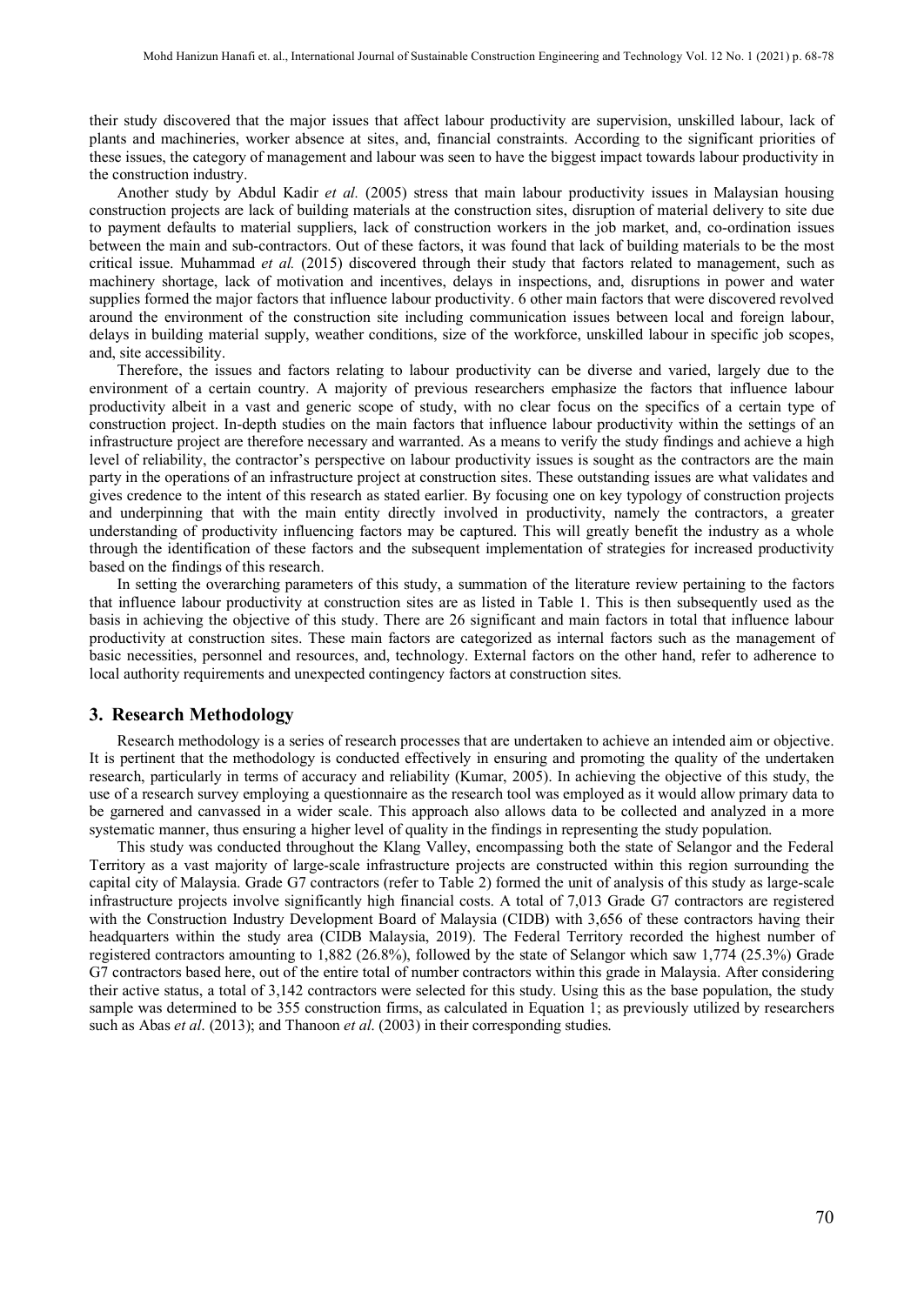|  |  |  |  |  |  |  |  | Table 1 - Main factors influencing on-site labour productivity |  |
|--|--|--|--|--|--|--|--|----------------------------------------------------------------|--|
|--|--|--|--|--|--|--|--|----------------------------------------------------------------|--|

| Number           | Influencing<br><b>On-Site</b><br><b>Factors</b><br>Labour<br>Main<br>Productivity                                                                             | Kazaz and Acukera (2015) | (2012)<br><b>Ghoddousi and Hosseini</b> | Kazaz et al. (2016) | Dai and Goodrum (2012) | Durdyevand Mbachu (2011) | Fugar and Agyakwah-Baah<br>(2010) | Muhammad et al. (2015) | Jarkas and Bitar (2011) | $\text{Gopal and Murali}$ (2015) | Abdul Kadir et al. (2005) |
|------------------|---------------------------------------------------------------------------------------------------------------------------------------------------------------|--------------------------|-----------------------------------------|---------------------|------------------------|--------------------------|-----------------------------------|------------------------|-------------------------|----------------------------------|---------------------------|
| 1                | Accuracy of planning and scheduling activities at<br>construction sites                                                                                       | V                        |                                         |                     |                        |                          | $\sqrt{}$                         |                        |                         |                                  |                           |
| $\overline{2}$   | Competent and professional construction/site managers<br>as project team leaders and drivers                                                                  | V                        |                                         |                     |                        |                          |                                   |                        |                         |                                  |                           |
| $\overline{3}$   | Experienced and capable construction/site managers in<br>handling the challenges of the construction site                                                     | V                        |                                         |                     |                        |                          |                                   |                        |                         |                                  |                           |
| $\overline{4}$   | Ability to control and monitor performance and works<br>undertaken at construction sites by the site supervisors                                              |                          |                                         |                     |                        |                          |                                   |                        |                         |                                  |                           |
| 5                | Construction<br>site workers clearly<br>and precisely<br>understand technical specifications                                                                  |                          |                                         |                     |                        |                          |                                   |                        |                         |                                  |                           |
| 6                | Mitigating miscommunication issues between workers at<br>the construction site                                                                                |                          |                                         |                     |                        |                          |                                   |                        |                         |                                  |                           |
| $\boldsymbol{7}$ | Co-ordination between sub-contractors                                                                                                                         |                          |                                         |                     |                        |                          |                                   |                        |                         |                                  |                           |
| 8                | Workers are able to handle their tasks and are capable of<br>handling arising challenges at the construction site                                             |                          |                                         |                     |                        |                          |                                   |                        |                         |                                  |                           |
| 9                | Adequate labour force at the construction site                                                                                                                |                          |                                         |                     |                        |                          |                                   |                        |                         |                                  |                           |
| 10               | Skilled and competent labour within specific job scopes                                                                                                       |                          |                                         |                     |                        |                          |                                   |                        |                         |                                  |                           |
| 11               | Electrical, power and water supply at the construction<br>sites                                                                                               |                          |                                         |                     |                        |                          |                                   |                        |                         |                                  |                           |
| 12               | Construction site weather conditions                                                                                                                          |                          |                                         |                     |                        |                          |                                   |                        | V                       |                                  |                           |
| 13               | Frequency of job variation/amendments/changes during<br>construction period at the construction sites                                                         |                          |                                         |                     |                        |                          |                                   |                        |                         |                                  |                           |
| 14               | Difficulty in anticipating unexpected events<br>and<br>adherence to statutory requirements                                                                    |                          |                                         |                     |                        | V                        |                                   |                        |                         |                                  |                           |
| 15               | Efficiency of machinery at the construction sites                                                                                                             |                          |                                         |                     |                        |                          |                                   |                        |                         |                                  |                           |
| 16               | Building materials are provided adequately according to<br>required quantities at the construction sites                                                      |                          |                                         |                     |                        |                          |                                   |                        |                         |                                  |                           |
| 17               | Availability of the latest updated construction drawings                                                                                                      |                          |                                         |                     |                        |                          |                                   |                        |                         |                                  |                           |
| 18               | Availability of suitable plants,<br>equipment<br>and                                                                                                          |                          |                                         |                     |                        |                          |                                   |                        |                         |                                  |                           |
| 19               | machineries at the construction sites<br>Implementation of modern construction methods, such as<br>industrialized building systems (IBS) as opposed to        |                          | V                                       |                     |                        |                          |                                   |                        |                         |                                  |                           |
| 20               | conventional/traditional construction methods<br>Use of technology at the construction sites, leveraging on<br>modern technology such as building information |                          |                                         |                     |                        |                          |                                   |                        |                         |                                  |                           |
| 21               | modelling (BIM) and Industry 4.0 in construction<br>Contractors' financial stability to avoid late payments to                                                |                          | J                                       |                     |                        |                          |                                   |                        |                         |                                  |                           |
|                  | the workforce and suppliers                                                                                                                                   |                          |                                         |                     |                        |                          |                                   |                        |                         |                                  |                           |
| 22               | Worker attitude at construction sites (absenteeism and<br>tardiness)                                                                                          |                          |                                         |                     |                        |                          |                                   |                        |                         |                                  |                           |
| 23               | Workers receive timely wages and salaries                                                                                                                     |                          |                                         |                     |                        |                          |                                   |                        |                         |                                  |                           |
| 24               | Work environment and culture that is easily acceptable<br>among the labour force at the construction sites                                                    |                          |                                         |                     |                        |                          |                                   |                        |                         |                                  |                           |
| 25               | include<br>Competitive remuneration packages<br>that<br>overtime payment at the construction sites                                                            |                          |                                         |                     |                        |                          |                                   |                        |                         |                                  |                           |
| 26               | Motivated and committed workforce at the construction<br>sites                                                                                                |                          |                                         |                     |                        |                          |                                   |                        |                         |                                  |                           |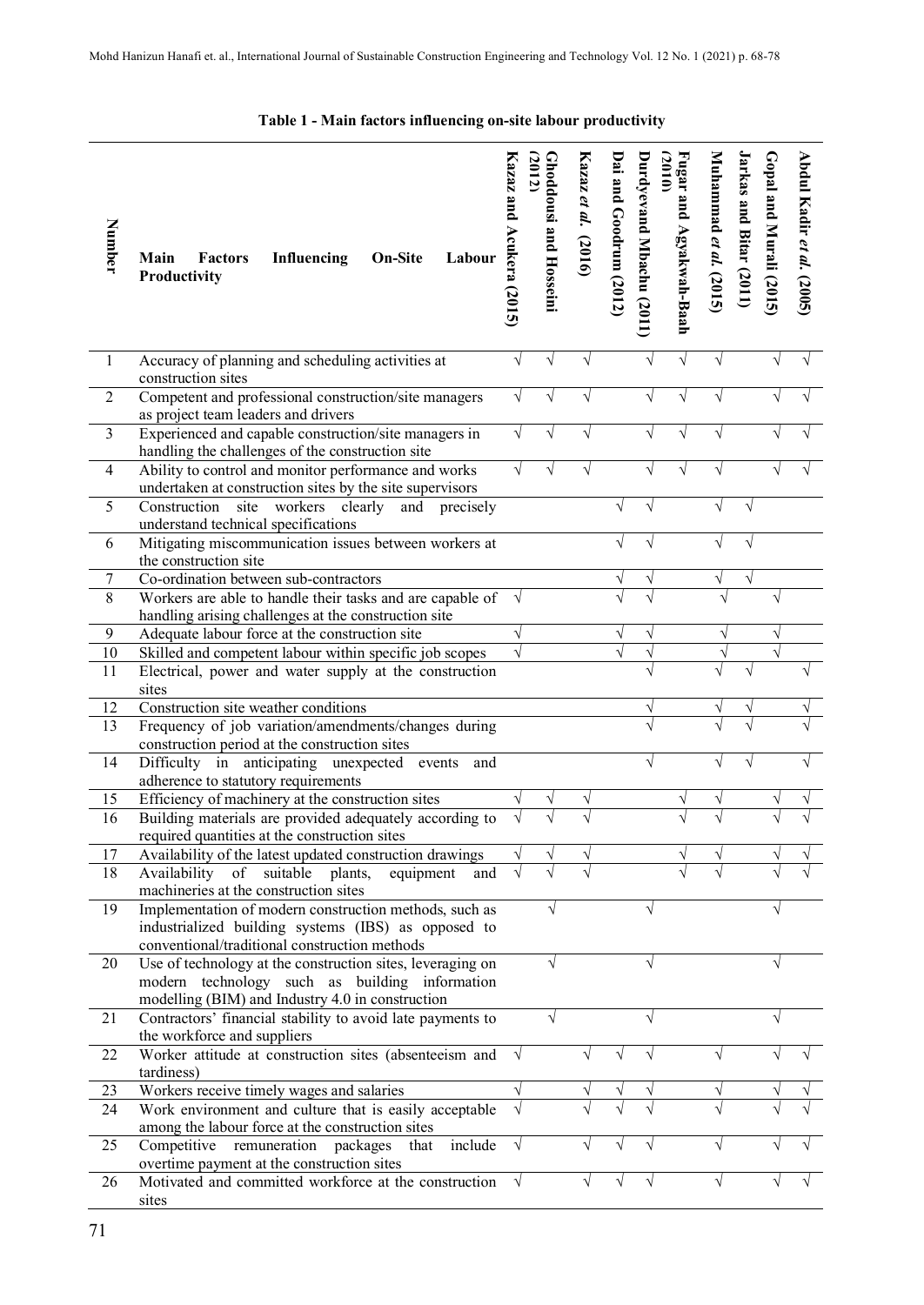| Grade | Paid-up Capital (RM) | <b>Tendering Capacity (RM)</b>            |  |  |  |  |  |
|-------|----------------------|-------------------------------------------|--|--|--|--|--|
|       | 750,000.00           | $10,000,000.00 <$ Tender Sum $<$ No limit |  |  |  |  |  |

|  |  | Table 2 - CIDB Contractors Grade and Tendering Capacity |  |  |  |  |
|--|--|---------------------------------------------------------|--|--|--|--|
|--|--|---------------------------------------------------------|--|--|--|--|

*Source: Construction Industry Transformation Programme (CITP) 2016-2020*

#### **Equation 1 - Study Sample Calculation**

 $n = N/(1 + N(e)^2)$ 

*Whereas, n = Sample size, N = population size, e = error of ±0.05 percentage point (in decimal value)*

Equation (1)

This study utilizes the Likert scale as a means to quantify the answers to questions related to the level of importance of the identified factors; where 1 refers to `very important' and 5 denotes `not important at all'. To ensure the objective of this study is achieved as well as to test the suitability of the survey questions, a pilot study was initially conducted as prescribed by Thabane *et al* (2010). The questionnaire was tested through this pilot survey to ensure its functionality and utility within the Malaysian environment. The pilot study involved 10 respondents from randomly selected Grade G7 construction firms. After the conclusion of the pilot study, the questionnaire was improved and amended using the feedback obtained from the respondents.

The questionnaires were distributed to the study respondents via both face to face and non-face to face interaction during a period beginning February 2019 and ending on June 2019. A computer-generated random sampling process ensured fairness and probity in the participation of the selected population representatives who formed the study sample size. This is in line with Kirk (2011) who stressed that simple random sampling gives a fair chance to all members of the population to be selected as respondents. A total of 63 selected respondents returned completed questionnaires, amounting to a response rate of 17.75%. However, the final number of questionnaires that was eventually utilized in the study analysis was filtered down to 60 as 3 respondents were found to be within the outliers' category. After all primary data was attained and recorded; the data was then analyzed using the IBM Statistical Package for Social Science software (SPSS Version 24).

According to Field (2009), the reason behind the reliability test is to determine the consistency of study findings; in order to minimize abnormal, skewed and impartial findings. It is essentially an extended process in determining whether the same results and findings would be obtained if the study was undertaken and conducted all over again. A predetermined coefficient value of Cronbach's alpha is used as the basis for this purpose; where if the coefficient value is more than 0.6 and 0.7, it is accepted to be reliable; where as if the coefficient value is less than 0.6, it is deemed to be unreliable (Kerlinger and Lee, 2000). Subsequently, the Relative Importance Index (RII) was employed to obtain results in fulfilling the study objective through Equation 2 (Kadir and et.al, 2005; Hanafi *et al.,* 2010; Lim and Alum, 1995; Mat Seman *et al*., 2013) as follows:

Relative Importance Index (RII) = 
$$
\frac{\sum W}{A \times N}
$$

*Whereas, W= weight given to each attribute by respondent A= highest weight N= total number of respondents*

Equation (2)

This research paper will only explain and delve into the findings of Section B of the questionnaire as they pertain to the identification of the main factors from the overall list of factors that influence labour productivity in Malaysian infrastructure construction project sites.

#### **4. Findings and Discussion**

The reliability test conducted on Section B of the study questionnaire returned a coeffient Cronbach's alpha value of 0.835. This value clearly indicates a high significant value, giving the qualified impression that the data collected can be analyzed towards identifying the main influencing factors. The factors listed in the questionnaire were then arranged according to their relative importance as indicated by the RII analysis. The overall analysis undertaken on the complete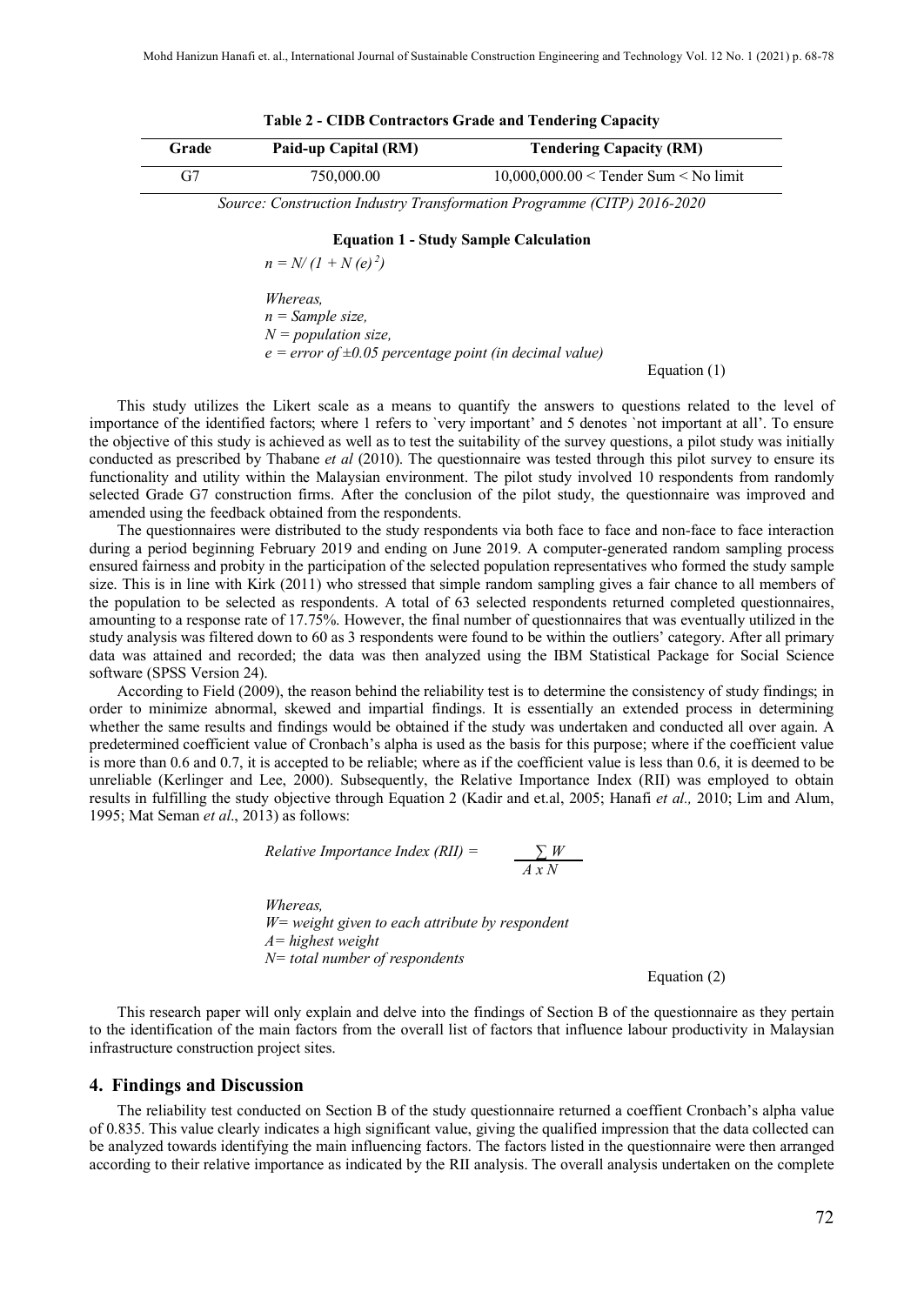list of 26 factors empoying the Relative Importance Index, as well as their respective mean scores and response rates are as demonstrated in Table 3.

| $\sim$ 1 nc mipol tance raine or main factors arrecting on-site fabour productivity                           |              | <b>Importance degree</b><br>which stated by 60 |                               |                                  |                                    |                            |                  |                         |
|---------------------------------------------------------------------------------------------------------------|--------------|------------------------------------------------|-------------------------------|----------------------------------|------------------------------------|----------------------------|------------------|-------------------------|
| <b>Factors affecting On-site Labour Productivity</b>                                                          |              | Respondents*                                   |                               |                                  | <b>Response Rate</b>               | Importance<br>Index $(II)$ | Position         |                         |
|                                                                                                               | $\mathbf{1}$ | $\boldsymbol{2}$                               | 3                             | 4                                | 5                                  |                            |                  |                         |
| Co-ordination between sub-contractors                                                                         | 36           | 24                                             | $\boldsymbol{0}$              | $\boldsymbol{0}$                 | $\boldsymbol{0}$                   | 100                        | 0.9200           | 1                       |
| Skilled and competent labor within specific job scopes                                                        | 36           | 20                                             | $\overline{4}$                | $\boldsymbol{0}$                 | $\boldsymbol{0}$                   | 100                        | 0.9067           | $\boldsymbol{2}$        |
| Availability of the latest updated construction drawings                                                      | 33           | 22                                             | $\overline{\mathbf{4}}$       | $\mathbf{1}$                     | $\boldsymbol{0}$                   | 100                        | 0.8900           | $\mathbf{3}$            |
| Construction site workers clearly and precisely understand                                                    | 24           | $\overline{35}$                                | $\mathbf{1}$                  | $\overline{0}$                   | $\overline{0}$                     | 100                        | 0.8767           | $\overline{\mathbf{4}}$ |
| technical specifications                                                                                      |              |                                                |                               |                                  |                                    |                            |                  |                         |
| Efficiency of machinery at the construction sites                                                             | 24           | 31                                             | $\overline{4}$                | $\mathbf{1}$                     | $\boldsymbol{0}$                   | 100                        | 0.8600           | $\overline{\mathbf{5}}$ |
| Workers receive timely wages and salaries                                                                     | 24           | 30                                             | 6                             | $\boldsymbol{0}$                 | $\boldsymbol{0}$                   | 100                        | 0.8600           | 6                       |
| Accuracy of planning and scheduling activities<br>at                                                          | 20           | 38                                             | $\overline{2}$                | $\overline{0}$                   | $\overline{0}$                     | 100                        | 0.8600           | $\overline{7}$          |
| construction sites                                                                                            |              |                                                |                               |                                  |                                    |                            |                  |                         |
| Competent and professional construction/site managers as                                                      | 19           | 39                                             | $\overline{2}$                | $\boldsymbol{0}$                 | $\boldsymbol{0}$                   | 100                        | 0.8567           | 8                       |
| project team leaders and drivers                                                                              |              |                                                |                               |                                  |                                    |                            |                  |                         |
| Mitigating miscommunication issues between workers at                                                         | 17           | 43                                             | $\mathbf{0}$                  | $\theta$                         | $\boldsymbol{0}$                   | 100                        | 0.8567           | 9                       |
| the construction site                                                                                         |              |                                                |                               |                                  |                                    |                            |                  |                         |
| Electrical, power and water supply at the construction sites                                                  | 24           | 27                                             | 9                             | $\boldsymbol{0}$                 | $\boldsymbol{0}$                   | 100                        | 0.8500           | 10                      |
| Workers are able to handle their tasks and are capable of                                                     | 22           | 31                                             | 7                             | $\overline{0}$                   | $\mathbf{0}$                       | 100                        | 0.8500           | 11                      |
| handling arising challenges at the construction site                                                          |              |                                                |                               |                                  |                                    |                            |                  |                         |
| Adequate labour force at the construction site                                                                | 21<br>20     | 33<br>35                                       | 6<br>$\overline{\mathcal{L}}$ | $\boldsymbol{0}$<br>$\mathbf{1}$ | $\boldsymbol{0}$<br>$\overline{0}$ | 100<br>100                 | 0.8500<br>0.8467 | 12<br>13                |
| Implementation of modern construction methods, such as<br>industrialized building systems (IBS) as opposed to |              |                                                |                               |                                  |                                    |                            |                  |                         |
| conventional/traditional construction methods                                                                 |              |                                                |                               |                                  |                                    |                            |                  |                         |
| Building materials are provided adequately according to                                                       | 19           | 36                                             | 5                             | $\mathbf{0}$                     | $\boldsymbol{0}$                   | 100                        | 0.8467           | 14                      |
| required quantities at the construction sites                                                                 |              |                                                |                               |                                  |                                    |                            |                  |                         |
| Ability to control and monitor performance and works                                                          | 17           | 40                                             | $\overline{3}$                | $\mathbf{0}$                     | $\boldsymbol{0}$                   | 100                        | 0.8467           | 15                      |
| undertaken at construction sites by the site supervisors                                                      |              |                                                |                               |                                  |                                    |                            |                  |                         |
| Experienced and capable construction/site managers in                                                         | 17           | 39                                             | $\overline{4}$                | $\boldsymbol{0}$                 | $\boldsymbol{0}$                   | 100                        | 0.8433           | 16                      |
| handling the challenges of the construction site                                                              |              |                                                |                               |                                  |                                    |                            |                  |                         |
| Motivated and committed workforce at the construction                                                         | 17           | 37                                             | 6                             | $\boldsymbol{0}$                 | $\mathbf{0}$                       | 100                        | 0.8367           | 17                      |
| sites                                                                                                         |              |                                                |                               |                                  |                                    |                            |                  |                         |
| Competitive remuneration packages that include overtime                                                       | 20           | 30                                             | 10                            | $\boldsymbol{0}$                 | $\boldsymbol{0}$                   | 100                        | 0.8333           | 18                      |
| payment at the construction sites                                                                             |              |                                                |                               |                                  |                                    |                            |                  |                         |
| Use of technology at the construction sites, leveraging on                                                    | 23           | 27                                             | 5                             | 5                                | $\boldsymbol{0}$                   | 100                        | 0.8267           | 19                      |
| modern technology such as building information modelling                                                      |              |                                                |                               |                                  |                                    |                            |                  |                         |
| (BIM) and Industry 4.0 in construction                                                                        |              |                                                |                               |                                  |                                    |                            |                  |                         |
| Contractors' financial stability to avoid late payments to                                                    | 21           | 26                                             | 13                            | $\boldsymbol{0}$                 | $\boldsymbol{0}$                   | 100                        | 0.8267           | 20                      |
| the workforce and suppliers                                                                                   | 13           | 41                                             | 6                             | $\boldsymbol{0}$                 | $\mathbf{0}$                       | 100                        | 0.8233           | 21                      |
| Frequency of job variation/amendments/changes during<br>construction period at the construction sites         |              |                                                |                               |                                  |                                    |                            |                  |                         |
| Difficulty in anticipating unexpected events and adherence                                                    | 13           | 36                                             | 11                            | $\boldsymbol{0}$                 | $\boldsymbol{0}$                   | 100                        | 0.8067           | 22                      |
| to statutory requirements                                                                                     |              |                                                |                               |                                  |                                    |                            |                  |                         |
| Availability of suitable plants, equipment and machineries                                                    | 11           | 40                                             | 9                             | $\mathbf{0}$                     | $\boldsymbol{0}$                   | 100                        | 0.8067           | 23                      |
| at the construction sites                                                                                     |              |                                                |                               |                                  |                                    |                            |                  |                         |
| Worker attitude at construction sites (absenteeism and                                                        | 17           | 28                                             | 14                            | $\mathbf{1}$                     | $\boldsymbol{0}$                   | 100                        | 0.8033           | 24                      |
| tardiness)                                                                                                    |              |                                                |                               |                                  |                                    |                            |                  |                         |
| Work environment and culture that is easily acceptable                                                        | 10           | 40                                             | $\,8\,$                       | $\mathbf{1}$                     | $\mathbf{1}$                       | 100                        | 0.7900           | 25                      |
| among the labour force at the construction sites                                                              |              |                                                |                               |                                  |                                    |                            |                  |                         |
| Construction site weather conditions                                                                          | 10           | 25                                             | 23                            | $\overline{c}$                   | $\boldsymbol{0}$                   | 100                        | 0.7433           | 26                      |

**Table 3 - The importance rank of main factors affecting on-site labour productivity** 

*Note: 1 – Very Important; 2 – Important; 3 – Neutral; 4 – Not Important; 5 – Not Important at all*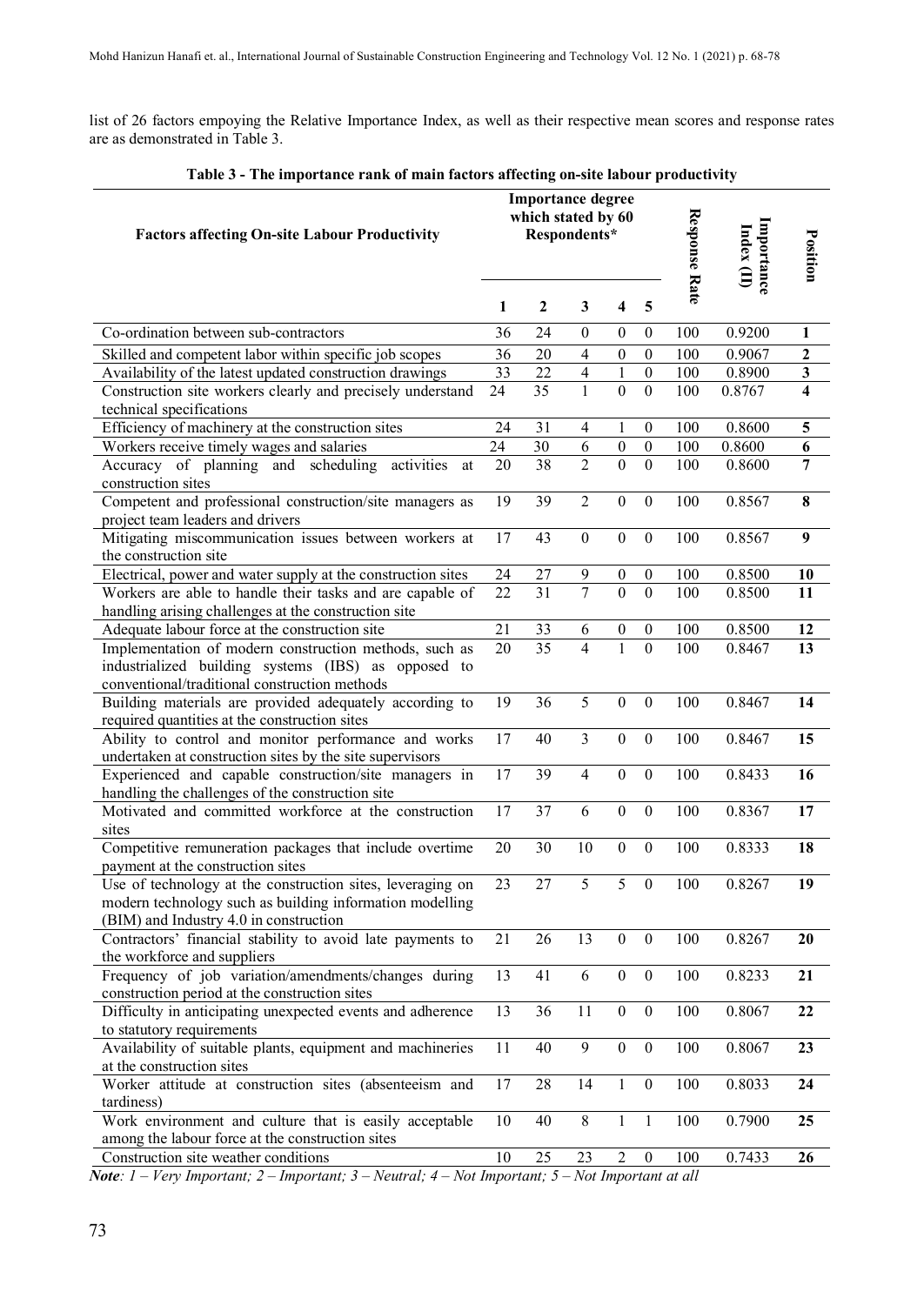The top 10 most significant factors that influence on-site labour productivity in infrastructure projects arranged in order of importance as ranked by the study respondents are as follows:

|     | Co-ordination between sub-contractors                                               | $(II=0.9200)$   |
|-----|-------------------------------------------------------------------------------------|-----------------|
| 2.  | Skilled and competent labour within specific job scopes                             | $(II = 0.9067)$ |
| 3.  | Availability of the latest updated construction drawings                            | $(II = 0.8900)$ |
| 4.  | Construction site workers clearly and precisely understand technical specifications | $(II = 0.8767)$ |
| 5.  | Efficiency of machinery at the construction sites                                   | $(II = 0.8600)$ |
| 6.  | Workers receive timely wages and salaries                                           | $(II = 0.8600)$ |
| 7.  | Accuracy of planning and scheduling activities at construction sites                | $(II = 0.8600)$ |
| 8.  | Competent and professional construction/site managers as project team leaders and   |                 |
|     | drivers                                                                             | $(II = 0.8567)$ |
| 9.  | Mitigating miscommunication issues between workers at the construction site         | $(II = 0.8567)$ |
| 10. | Electrical, power and water supply at the construction sites                        | $(II = 0.8500)$ |
|     |                                                                                     |                 |

## **4.1 Co-ordination between Sub-Contractors (II = 0.9200)**

Co-ordination between sub-contractors returned the highest score being the most relatively important factor that influences labour productivity at construction sites of infrastructure projects. 60 percent of the study respondents agree that this factor needs to be given the most significant emphasis in the efforts to increase labour productivity levels at construction sites. Co-ordination between sub-contractors is a dire necessity and these parties need to communicate in an effective manner if they are to avoid any work overlap throughout the entire duration of the construction phase. This finding is aligned with previous research. According to Durdyev and Mbachu (2011), work co-ordination issues can effectively influence labour productivity at construction sites. Their study discovered that 54.29 percent of their study respondents attribute this co-ordination factor as the most influential and positioned as the most important compared to all the other factors in New Zealand.

## **4.2 Skilled and Competent Labour within Specific Job Scopes (II = 0.9067)**

The second most important factor as decided by the study respondents is skilled and competent labour within specific job scopes. This factor scored an Importance Index of 0.9067 with only a marginal difference of 0.0133 from the first ranked factor of co-ordination between sub-contractors. 60 percent of the study respondents underline that this factor should be given credence if on-site productivity levels are to be increased and continuously maintained. Infrastructure projects are complex, complicated, involve the extensive use of machinery, and, heavily reliant on a highly skilled labour force during the implementation and installations stages at the construction site. Therefore, labour capabilities in the implementation process of the infrastructure projects should and must be given high priority as this element ensures implementation success and effectiveness. The importance of this factor as discovered by this study is akin to the findings of previous similar studies; where Dai *et al.* (2009) pointed out that skilled workers are a valuable asset in propagating an effective and efficient work environment at construction sites. They go on to explain that this factor has to be given due emphasis as it is entirely different from the factor pertaining to the availability of building materials as well as equipment and machineries as these components are more easily managed and controlled.

## **4.3 Availability of the Latest Updated Construction Drawings (II = 0.8900)**

The availability of the latest and most recently updates construction drawings at the construction sites comes in as the third most influential factor, with an Importance Index of 0.8900. If updated drawings are readily available in a timely manner, the implementation of the entire work process and activities may become disrupted and sidelined. The direct effect of this problem would be the inability of the workers to undertake their tasks as scheduled and would eventually give away to the workers becoming idle. This will be further exacerbated if the sub-contractors adhered to the drawings and specifications at hand and not to the most current updated versions of those said drawings and specifications. If this does happen, then the sub-contractors would be required to redo the work already completed in order to fulfil current project requirements; eventually leading to negative side effects such as demotivated and demoralized workers. Therefore, serious attention must be given to ensure the timely availability of current revisions of construction drawings at the project site to fully maximize labour productivity potential. A study conducted by Thomas and Sudhakumar (2014) similarly discovered the importance of this factor as an underlying influence on labour productivity levels at construction sites in India.

## **4.4 Construction Site Workers Clearly and Precisely Understand Technical Specifications (II = 0.8767)**

The factor relating to the comprehension of on-site construction workers towards technical specifications is listed as the fourth most influential factor that affects labour productivity in infrastructure projects sites in Malaysia. Analysis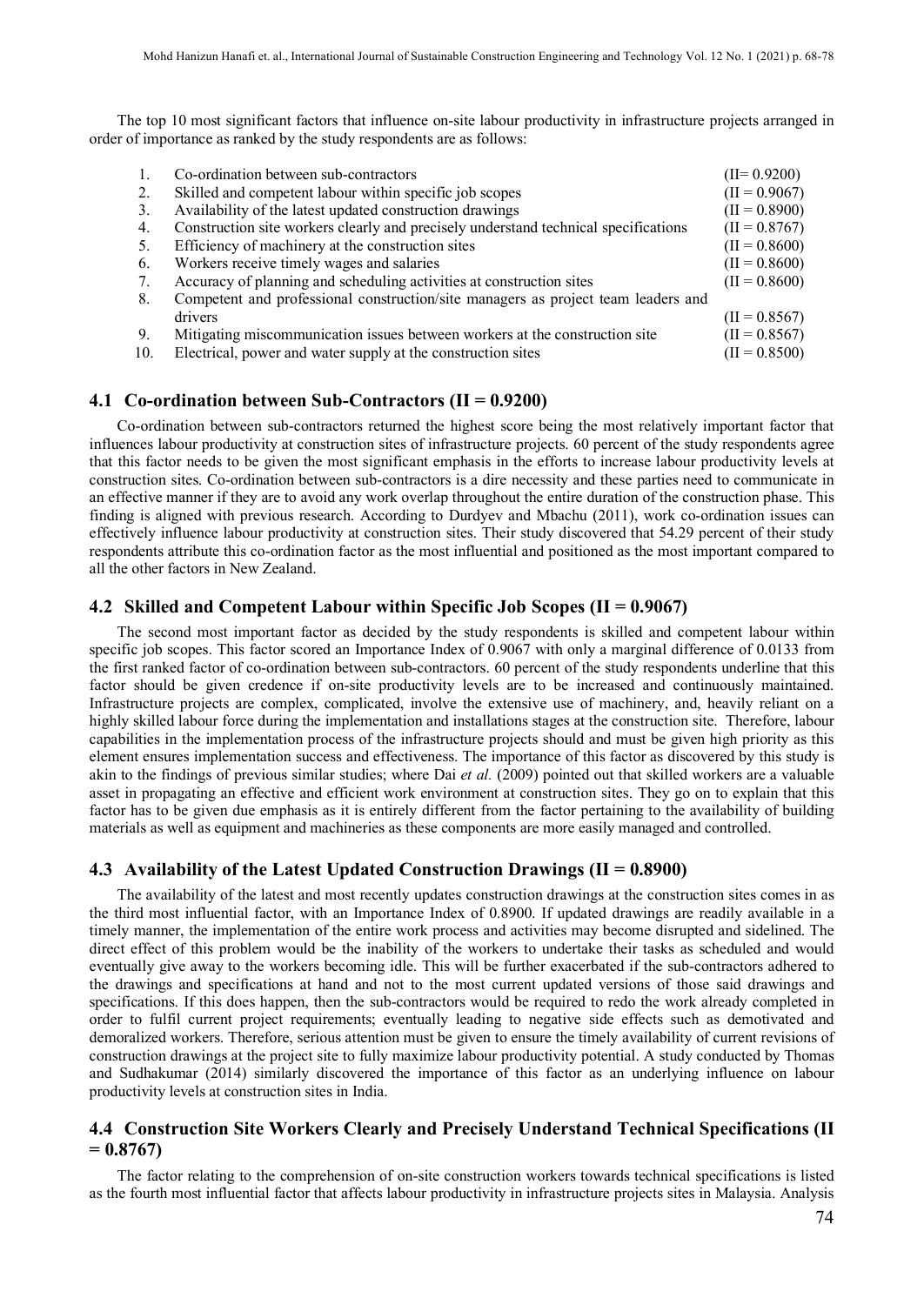conducted returned an Importance Index of 0.8767 with 40 percent of the respondents positively identifying this factor as being highly influential and significant in relation to labour productivity. Infrastructure projects are heavily laden with work specifications and require the complete understanding and comprehension of the construction workers at all given times. Workers should clearly be familiar with all the relevant technical specifications, terms, standards and jargon. Failure to either correctly instruct or properly understand requirements will surely be a bane in attaining high labour productivity. This finding shares similarities with the study conducted by Kazaz *et.al*. (2016) which identified that when there are situations where the workforce does not clearly understand the technicalities of the project, there is sure to be a negative impact on the overall labour productivity as discovered in their study on construction sites in Kuwait.

## **4.5 Efficiency of Machinery at the Construction Sites (II = 0.8600)**

The fifth most influential factor that affects infrastructure project labour productivity is the efficiency of machinery at construction sites, with an Importance Index of 0.8600. As much as 40 and 55.67 percent of the study respondents respectively iterate that this factor is important and vital in determining labour productivity rates at construction sites. As infrastructure projects are massive, complex, use large sized building materials, and, involve the use of heavy, suitable and efficient equipment and machinery at the construction sites, any inadequacies in either one of these elements would prove costly towards the overall measure of productivity. This finding has also been verified by previous studies where construction site work environments gradually changed from being labour intensive to more machinery dependent due to advancements in technology. The efficiency of equipment and machinery was found to be the second most important factor in influencing labour productivity especially in projects that significantly utilize industrialized building systems at the construction site (Hanafi *et al.*, 2010).

#### **4.6 Workers Receive Timely Wages and Salaries (II = 0.8600)**

The factor relating to the timely payment of due wages and salaries to construction workers comes in as the sixth most important factor to influence labour productivity, although it returned a similar Important Index score of 0.8600, equating it with the factor of machinery efficiency at construction work sites. There is however a discernible difference between the index values of these two factors, thus listing this factor of timely wages slightly lower in terms of importance. A total of 40 and 50 percent respectively of the study respondents agree that this factor should be considered as relatively highly influential towards labour productivity at construction sites. The remainder 10 percent of the study respondents have marked this factor to at a neutral level in terms of influence towards productivity. Failure of top management to make timely payments of all due wages and salaries may create animosity and spell trouble for all parties concerned. This will eventually have a negative impact on the labour productivity as the workers may be both demoralized and demotivated. A disrupted level of worker motivation may take time to return to its original optimal level and this in turn will only cause productivity to dip in the meantime. The importance of timely payments is in fact a key determinant to worker productivity. Razak *et.al.* (2014) emphasized that a majority of workers do not think about work productivity but rather pay more importance to the timely receipt of their due wages. Workers will become unproductive is there is noticeable problem in terms of payment disbursement. This issue may be further worsened if workers somehow deem that the wages received are not commensurate with the workload, they have put in or if there are issues with less than satisfactory remuneration for work overtime.

## **4.7 Accuracy of Planning and Scheduling Activities at Construction Sites (II = 0.8600)**

Planning and scheduling activities at construction sites is listed as the seventh most influential factor in determining labour productivity with an Importance Index value of 0.8600. 33.33 percent of the respondents agree to place this factor relatively high in the list of influencing factors for infrastructure projects. Planning and scheduling of construction activities need to be given due consideration before actual physical implementation is undertaken at the construction sites. This is similar to the findings from the study conducted by Liu and Ballard (2008), where it was discovered that increased project productivity is not only limited to the completion of more tasks in terms of quantity but also corresponds to the accurate and appropriate co-ordination of work arrangements as well as distribution of workloads that need to be implemented at the construction site. Shehata and El-Gohary (2011) share a similar view as they deem work planning and scheduling to be key in determining overall work operations at construction sites.

## **4.8 Competent and Professional Construction/ Site Managers as Project Team Leaders and Drivers (II = 0.8567)**

The role of construction and site managers in leading project teams comes in at eighth place in terms of relative importance in influencing labour productivity in large scale infrastructure projects. 31.67 percent of the study respondents have stressed the importance of this factor where the Importance Index value stands at 0.8567. This is deemed to be one of the more important factors influencing productivity as any setbacks or shortfalls to this element may result in project delay and cost overrun. If the assigned managers are unable or incapable of steering the project team, the issues will have a cascading effect down the hierarchical lines of the project team organization. An incapable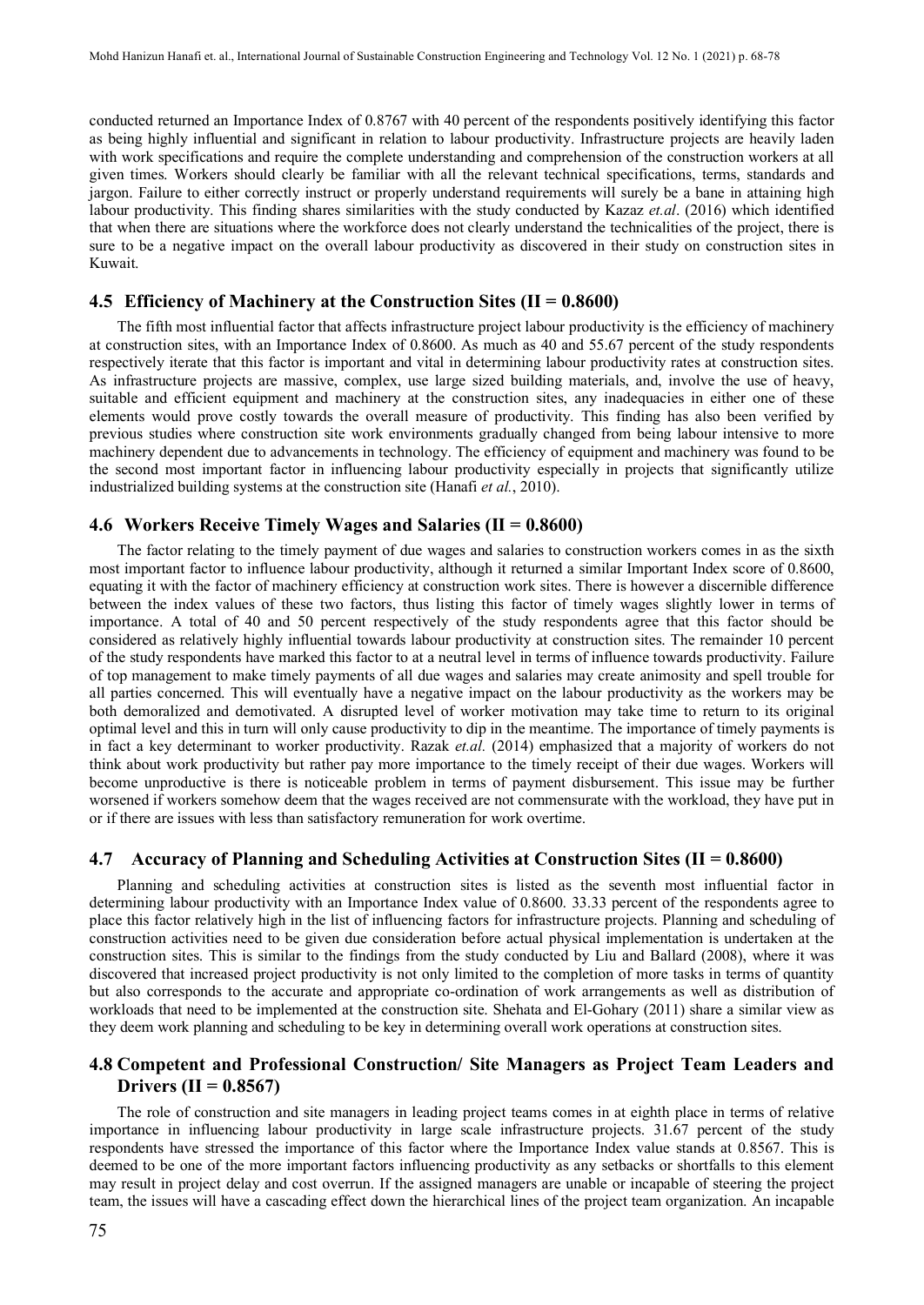leader will more often than not cause front line workers to become disenfranchised from good work ethics. This is also as demonstrated by a previous study conducted by Fugar and Agyakwah-Baah (2010) which expound the notion that the levels of efficiency and professionalism of a project and site manager leading a project team need to be continuously elevated at construction sites if desirable results pertaining to project performance and productivity are to be achieved.

## **4.9 Mitigating Miscommunication Issues between Workers at the Construction Site (II = 0.8567)**

The factor concerning mitigation of miscommunication between workers at construction sites sits as the ninth most important factor to influence labour productivity. This factor registers an Importance Index value of 0.8567 with 28.33 percent of the respondents affirming the influence of this factor; while 71.67 percent state its importance in determining on-site labour productivity levels of infrastructure projects in Malaysia. The significance of this factor is undeniable as effective communication is key in project implementation as a labour intensive environment will be populated by workers from different background, ethnicities and nationalities. This finding supports an earlier discovery by Dai and Goodrum (2012) whose study denoted that the communication factor is directly able to significantly affect or influence productivity in construction sites based on findings within their study area.

## **4.10 Electrical, Power and Water Supply at the Construction Sites (II = 0.8500)**

Electrical, power and water supply at construction sites rounds up the list of 10 most influential factors affecting on-site labour productivity, coming in at the tenth position. Study respondents have given this factor an Importance Index value of 0.8500 with 40 percent of the overall respondents clearly comfortable with the fact that this factor is relatively important as an influencing element. The difference between this factor and the preceding one is a value of 0.0067 which illustrates an almost equal importance between these two factors. Disruption to electrical, power and water supply at construction sites will negatively impact the project implementation process as a majority of on-site construction work largely depends on the consistent availability of the basic services. As pointed out previously by Muhammad *et al.* (2015), a significant factor that will negatively influence labour productivity at construction sites is disruption to constant and reliable supply of power and water.

The overall findings of this research clearly indicate that there are key issues that need to be addressed, analyzed and mitigated if labour productivity is to be increased on-site. The influencing factors identified by this research all revolve around aspects that are ubiquitously present in all infrastructure projects but may not have been considered to be critically tied into overall productivity without the benefit of the insight that this research now offers. The 10 most significant issues listed here, for instance, concern both the strategic and operational levels involving factors related to human resources, on-site activities, operational management and administration as well as basic support systems. It is through the identification and comprehension of the factors; can the construction industry now move towards increasing labour productivity armed with the knowledge of where efforts and focus should be emphasized on.

#### **5. Conclusion**

This study has effectively identified significant factors in the efforts to attain and increase labour productivity levels at construction sites, and in particular, within infrastructure projects in Malaysia. The factor of co-ordination between sub-contractors was discovered to be the topmost influential factor, followed by skilled and competent labour within specific job scopes and the factor relating to the availability of latest updated construction drawings at the project sites. Effective and good co-ordination between the sub-contractors will only create and enhance a smooth workflow in the overall implementation process. Labour productivity levels at construction sites will irrefutably decrease if the is a persistent problem of work overlap and scope creep between the vested sub-contractors of infrastructure project at the construction site. The utilization and application of modern sophisticated technology such as building information modelling (BIM) and Industry 4.0 (IR 4.0) is vital in enabling as well as facilitating a conducive and well co-ordinated work environment for the sub-contractors. At the same time, the element of worker skill and efficiency still needs to be in the forefront of large-scale infrastructure projects. Large-scale labour forces are still required at project sites, especially when there are technically complex tasks and job scopes, although there has been a gradual on-site job replacement by machineries and plants in recent times. Adequate as well as accurate updated information and data is another aspect that required due consideration at construction work sites. As there is little to no downtime or lag for construction activities in terms of implementation, workers will be hard pressed to wait to obtain or access accurate information as it will severely dampen their overall progress. Failure in ensuring the availability of and accessibility to the latest updated construction drawings on-site will have a huge negative impact on labour productivity levels of the construction workers. This is due to the fact that this failure will have spill over and side effects to the motivation levels of the workers involved. As such, ideal work co-ordination by the top management of the project organization, skilled and competent workforce especially within specific job scopes and the accessibility to the latest work specifications are drawn up by the project consultants will undoubtedly act as the key ingredients towards ensuring project success, particularly within the setting and environment of infrastructure projects in Malaysia. All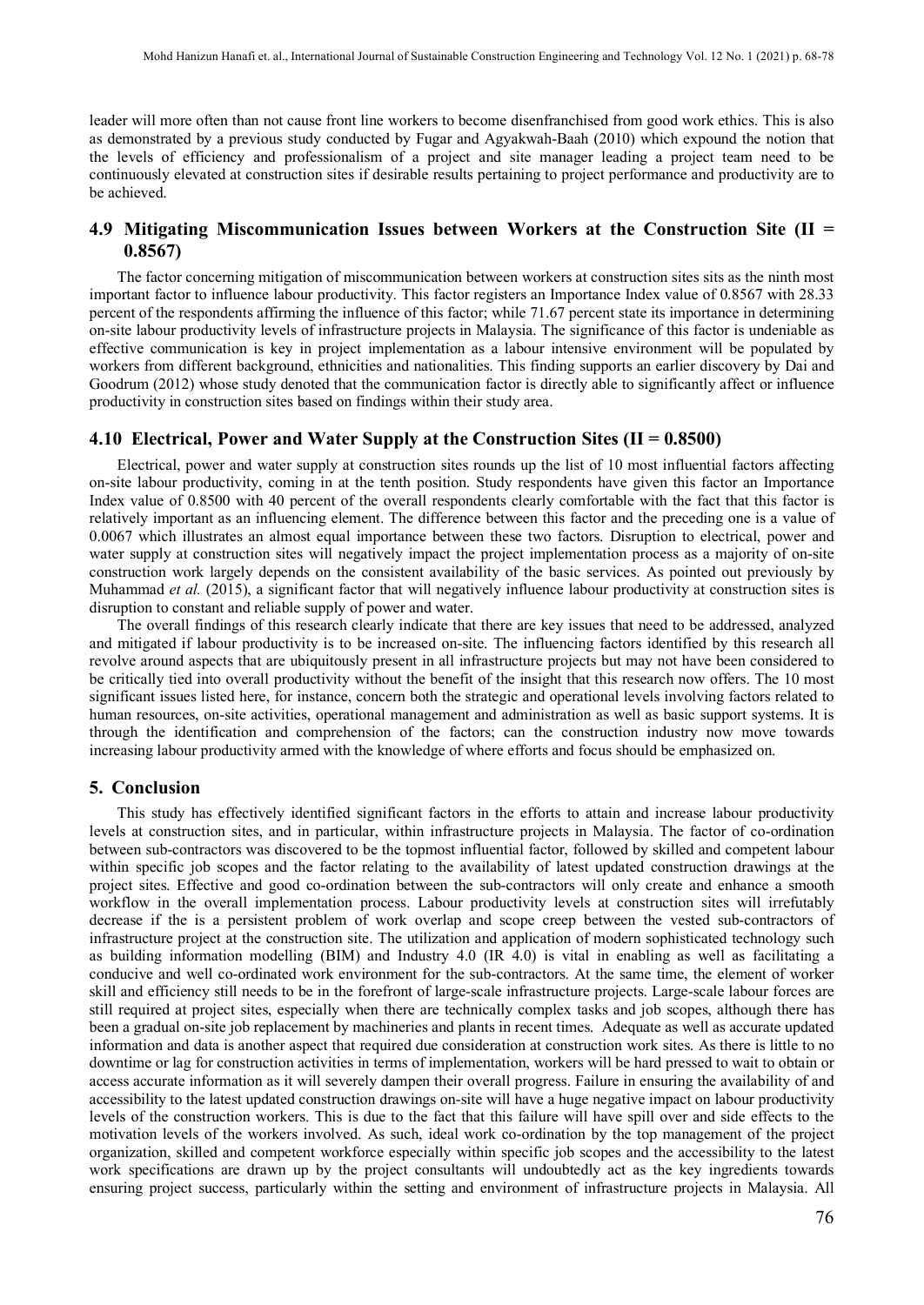relevant parties within the project management team need to understand and execute their role by working together towards achieving the project goal and objective. This concerted effort will only spur and increase labour productivity levels at construction sites as the entire project team, from management to operation will seem to act, behave and respond as one cohesive productive work entity.

## **References**

Abdul Kadir, M. R., Lee, W. P., Jaafar, M. S., Sapuan, S. M., & Ali, A. A. A. (2005). Factors Affecting Construction Labour Productivity for Malaysian Residential Projects. Structural Survey, 23(1), 42-54

Abas, Arniza; Hanafi, Mohd Hanizun and Ibrahim, Fazdliel Aswad (2013), Competencies Factors of Malaysian Architectural Firms Towards the Implementation of Industrialized Building System, Middle East Journal of Scientific Research, 18 (8): 1048-1054

Business Roundtable (1982), Construction Productivity Measurement. Report No. A-1, Appendix B-3, Business Roundtable, New York, NY. 56-120

CIDB Malaysia (2019), CIDB *Registered Contractor by Registration Grade and State*. Retrieved, 10 February 2019, from *[http://www.cidb.gov.my/images/content/KOS PEMBINAAN/Buletin/2016/ bahagian-1\\_q2.pdf](http://www.cidb.gov.my/images/content/KOS%20PEMBINAAN/Buletin/2016/%20bahagian-1_q2.pdf)*

Construction Industry Transformation Programme (CITP) 2016-2020

Dai, J., Goodrum, P. M., Maloney, W. F., & Srinivasan, C. (2009). Latent Structures of The Factors Affecting Construction Labor Productivity. Journal of Construction Engineering and Management, 135(5), 397-406

Dai, J., and Goodrum, P. M. (2012). Generational Differences On Craft Workers' Perceptions of The Factors Affecting Labour Productivity. Special Issue on Construction Engineering and Management. Canadian Journal of Civil Engineering, 39(9), 1018-1026

Durdyev, S., and Mbachu, J. (2011). On-site Labour Productivity of New Zealand Construction Industry: Key Constraints and Improvement Measures. Construction Economics and Building, 11(3), 18-33

Egan., S.J. (1998), Rethinking Construction: The Report of the Construction Task Force to the Deputy Prime Minister. DETR. Norwich, UK. 32-78

Field, A. (2009). Discovering Statistics Using SPSS 3rd Edition, [Introducing Statistical Methods Series.](https://www.google.com.my/search?tbo=p&tbm=bks&q=bibliogroup:%22Introducing+Statistical+Methods+Series%22&source=gbs_metadata_r&cad=4) Sage Publications Ltd., London. ISBN 9781847879073

Fugar, F. D., and Agyakwah-Baah, A. B. (2010). Delays in Building Construction Projects in Ghana. Construction Economics and Building, 10 (1-2): 103-116

Ghoddousi, P., and Hosseini, M. R. (2012). A Survey of the Factors Affecting the Productivity of Construction Projects in Iran. Technological and Economic Development of Economy, 18(1), 99-116

Gopal, T. S. R., and Murali, D. K. (2015). A Critical Review on Factors Influencing Labour Productivity in Construction. IOSR Journal of Mechanical and Civil Engineering, 12(5), 47-51

Hanafi, M. H., Khalid, A., Razak, A. A., & Abdullah, S. (2010). Main Factors Influencing Labour Productivity of The Installation of On-Site Prefabricated Components. International Journal of Academic Research, 2(6). 139-146

Jarkas, A. M., and Bitar, C. G. (2011). Factors Affecting Construction Labor Productivity in Kuwait. Journal of Construction Engineering and Management, 138(7), 811-820

Juan Manuel Davila Delgado, Lukumon Oyedele, Anuoluwapo Ajayi, Lukman Akanbi, Olugbenga Akinade, Muhammad Bilal, Hakeem Owolabi (2019), Robotics and automated systems in construction: Understanding industry specific challenges for adoption. Journal of Building Engineering, Vol. 26, 1-11

Kazaz, A., & Acıkara, T. (2015). Comparison of Labor Productivity Perspectives of Project Managers and Craft Workers in Turkish Construction Industry. Procedia Computer Science, 64, 491-496

Kazaz, A., Ulubeyli, S., Acikara, T., & Er, B. (2016). Factors Affecting Labor Productivity: Perspectives of Craft Workers. Procedia Engineering, 164, 28-34[. https://doi.org/10.1016/j.proeng.2016.11.588](https://doi.org/10.1016/j.proeng.2016.11.588)